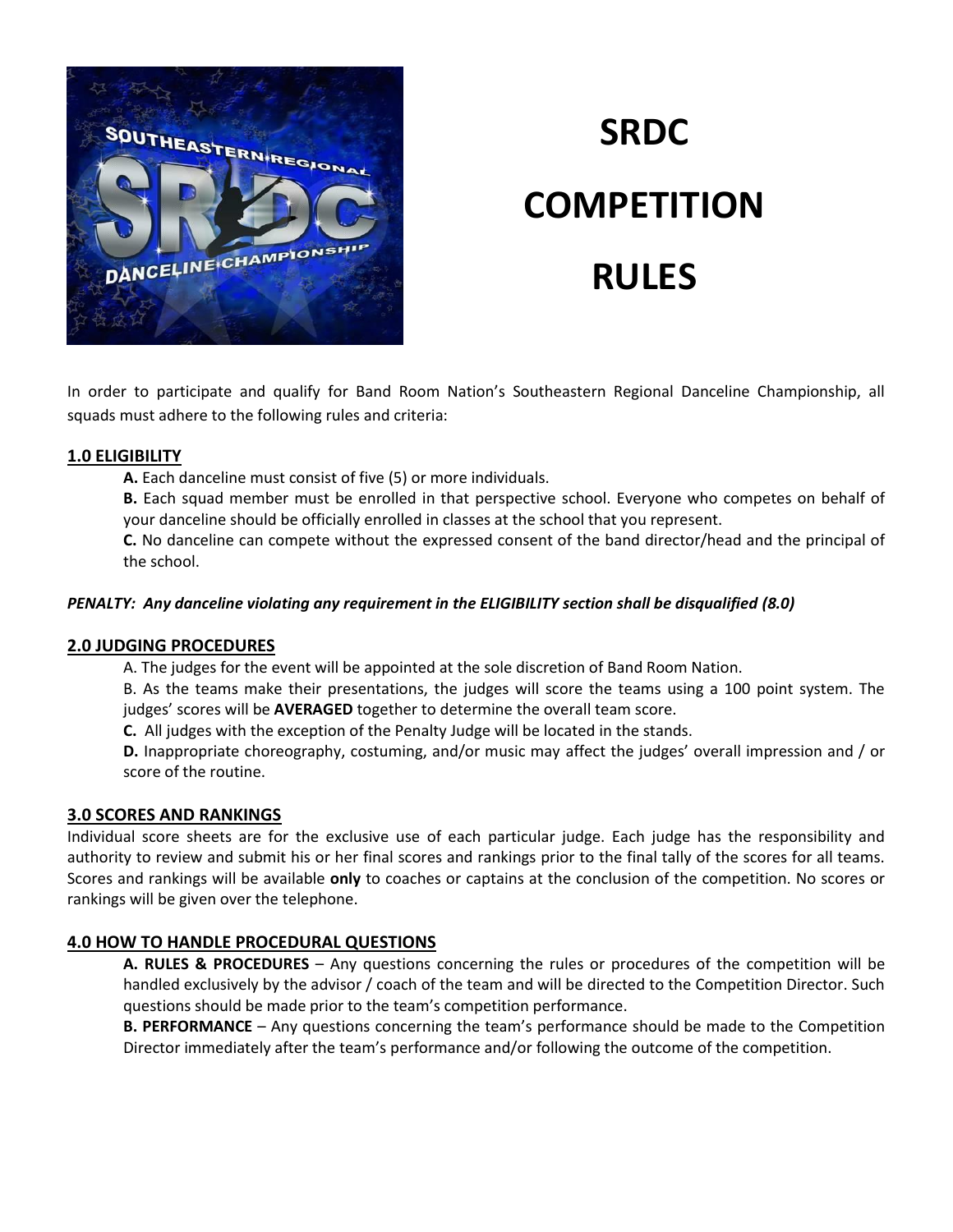## **5.0 SPORTSMANSHIP**

All participants agree to conduct themselves in a manner displaying good sportsmanship throughout the competition with positive presentation upon entry and exit from the performance area as well as throughout the routine. The advisor and coach of each team is responsible for seeing that team members, coaches, parents and other persons affiliated with the team conduct themselves accordingly. Severe cases of unsportsmanlike conduct are grounds for disqualification.

# **6.0 INTERRUPTION OF PERFORMANCE**

## **A. UNFORSEEN CIRCUMSTANCES**

1. If, in the opinion of the competition officials, a team's routine is interrupted because of failure of the competition equipment, facilities, or other factors attributable to the competition rather than the team, the team affected should **STOP** the routine.

2. The team will perform the routine again in its entirety, but will be evaluated ONLY from the point where the interruption occurred. The degree and effect of the interruption will be determined by the competition officials.

#### **B. FAULT OF TEAM**

1. In the event a team's routine is interrupted because of failure of the team's own equipment, the team must either continue the routine or withdraw from the competition.

2. The competition officials will determine if the team will be allowed to perform at a later time. If decided by officials, the team will perform the routine again in its entirety, but will be evaluated ONLY from the point where the interruption occurred.

#### **C. INJURY**

1. The only persons that may stop a routine for injury are:

- a) Competition officials,
- b) The advisor / coach from the team performing
- c) An injured individual

2. The competition officials will determine if the team will be allowed to perform at a later time. If the competition officials allow a routine to be performed at a later time, the spot in the schedule where the re-performance is to take place is at the sole discretion of competition officials. The team may perform the routine again in its entirety, but will be evaluated ONLY from the point where the interruption occurred.

3. The injured participant that wishes to perform may not return to the competition floor unless:

a. The competition officials receive clearance from, first, the medical personnel attending to that participant, second the parent (if present) AND THEN the head coach/advisor of the competing team.

b. If the medical personnel does not clear the participant, the participant can only return to the competition if a parent or legal guardian in attendance signs a return to participation waiver. In the event of a suspected concussion, the participant cannot return to perform without clearance from a medical professional, even with a waiver from a parent or legal guardian.

# **7.0 INTERPRETATIONS AND / OR RULINGS**

Any interpretation of any aspect of these Rules and Regulations or any decision involving any other aspect of the competition will be rendered by the Rules Committee. The Rules Committee will render a judgment in an effort to ensure that the competition proceeds in a manner consistent with the general spirit and goals of the competition. The Rules Committee will consist of the Competition Director, Head Judge, and a designated competition official.

#### **8.0 DISQUALIFICATION**

Any team that does not adhere to the terms and procedures of these "Rules and Regulations" will be subject to disqualification from the competition, will automatically forfeit any right to any prizes or awards presented by the competition.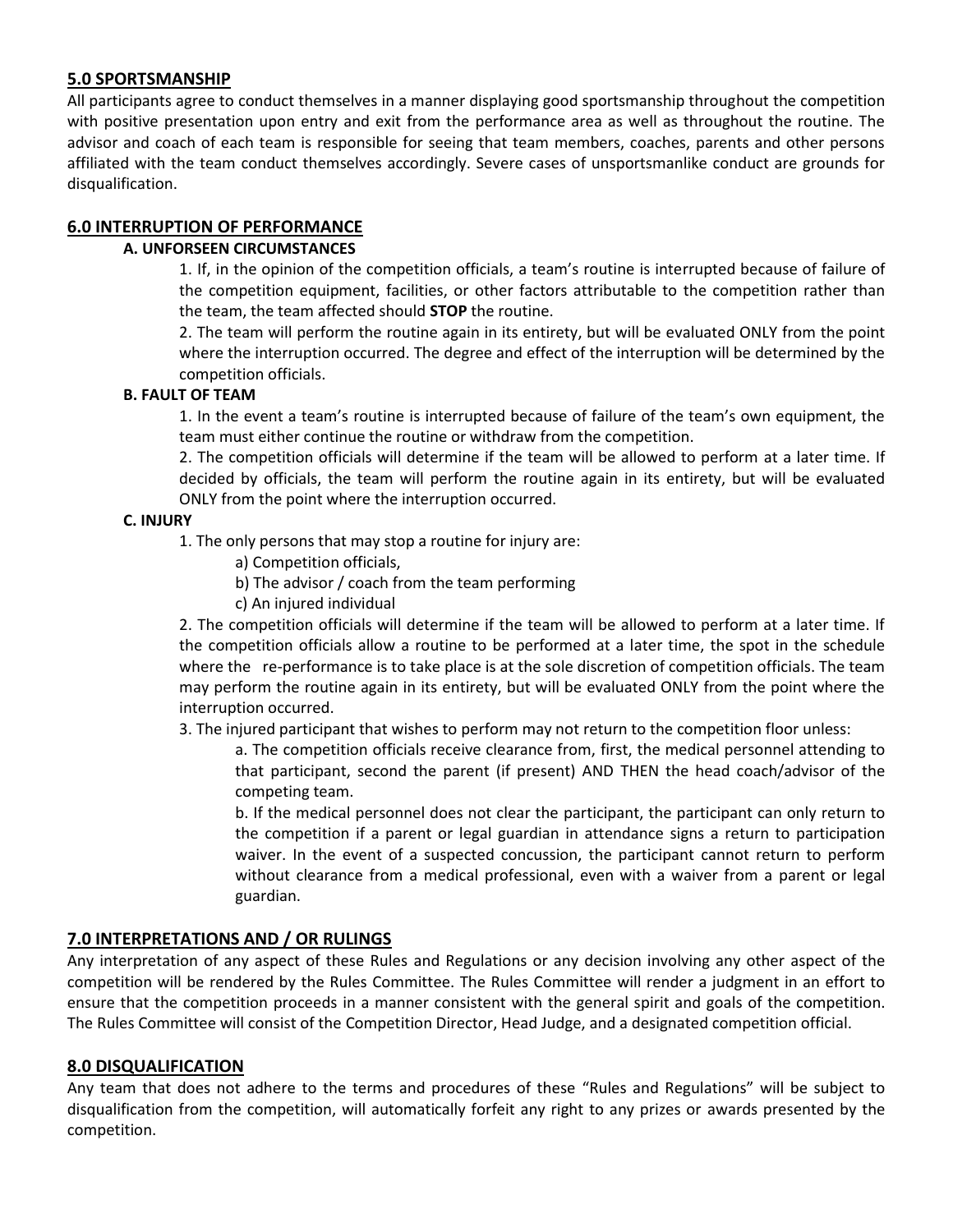#### **9.0 FINALITY OF DECISIONS**

By participating in this competition, each team agrees that all decisions by the judges will be final and will not be subject for review. Each team acknowledges the necessity for the judges to make prompt and fair decisions in this competition and each team therefore expressly waives any legal, equitable, administrative or procedural review of such decisions.

# **10.0 PERFORMANCE CRTIERIA**

**A. CATEGORIES –** All teams should prepare to compete in two categories: Dance Routine and Stand Routine. 1. **FIELD ROUTINE –** Routines must be in the style of Hip-Hop, Jazz, Lyrical, Pom or any mix of the four. Teams will not be separated into categories. Teams will have a maximum of (3) three minutes and thirty (30) seconds including entrances and exits.

2: **SOLO ROUTINE**- Solos can be of any dance style. Individuals will have (1) one minute and (30) seconds to showcase their individual talent. Scores from this portion of the competition will not have any bearing on the final overall scores of the competition.

3. **STAND ROUTINE –** Teams must prepare a 1 minute and 30 second (maximum) stand showcase. In the event that your team makes it to the final two, they should be prepared to throw basic stand routines for the head-to-head battle zone. **This year stand music will be provided in an effort to keep a continuous flow throughout the stands portion**. The music will be remixed authentic marching band music with an energetic tempo. Samples of the stand music will be sent out to all teams prior to competition.

**B. TIME LIMIT -** Dancelines to demonstrate their style and expertise. Timing will begin with the first choreographed movement or note of the music. Timing will end with the last choreographed movement or note of music, whichever is last.

**B. MUSIC -** All music must be submitted prior to the music submission deadline. BRN recommends that you bring two copies with you the day of competition.

**C. ENTRY -** All performers must enter the competition area through the designated entry door, tunnel or ramp. Prior to the actual start of the performance time, color guard may utilize the practice arena for preshow preparations.

**D. EXIT -** All performers must exit the competition area through the designated exit door, tunnel or ramp.

#### *PENALTY: 0.2 point penalty shall be assessed per second over 3:30; Taken from final score.*

#### **11.0 CHOREOGRAPHY**

A. Routine choreography should be appropriate and entertaining for all audience members. Vulgar or suggestive material is defined as any movement or choreography implying something improper or indecent, appearing offensive or sexual in content, and/or relaying lewd or profane gestures or implications.

B**.** Please make sure that all choreography is age appropriate.

## *PENALTY: 0.5 point deduction penalty shall be assessed for excessively suggestive or provocative movements or music; Taken from final score.*

#### **12.0 COSTUMING**

**A.** All costuming and makeup should be age appropriate and acceptable for family viewing.

**B.** Shoes, on both feet, must be worn during the competition. Dance paws are acceptable. Character shoes or any other hard-bottomed shoe is strictly prohibited. Wearing socks and/or footed tights only is also prohibited.

**C.** Jewelry as a part of a costume is allowed.

**D.** It is suggested that any hot pants or excessively short shorts have tights underneath.

# *PENALTY: 5.0 point penalty shall be assessed for all costume malfunctions resulting in team members being exposed.*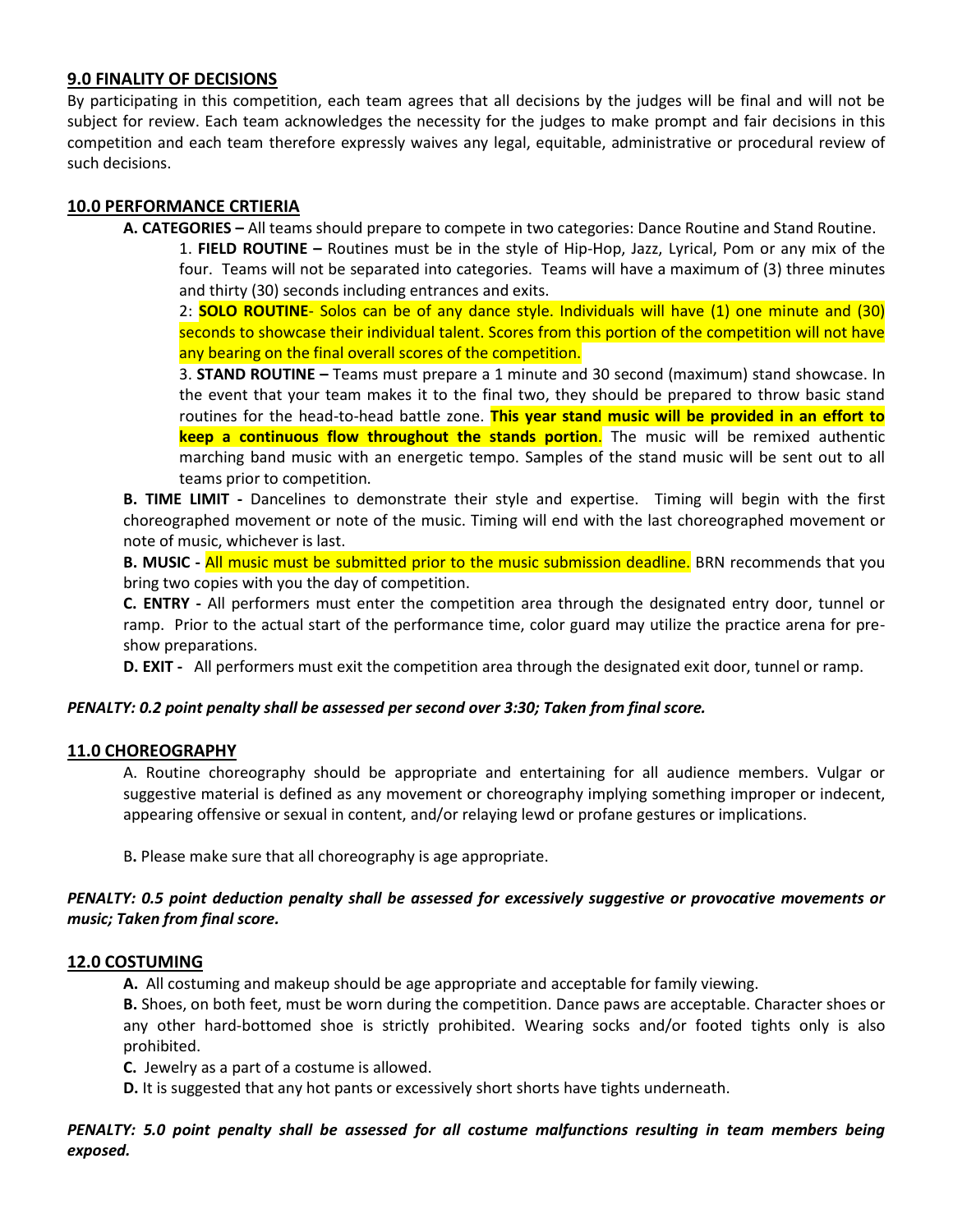*PENALTY: Teams who do not have proper footwear will not be allowed to perform.*